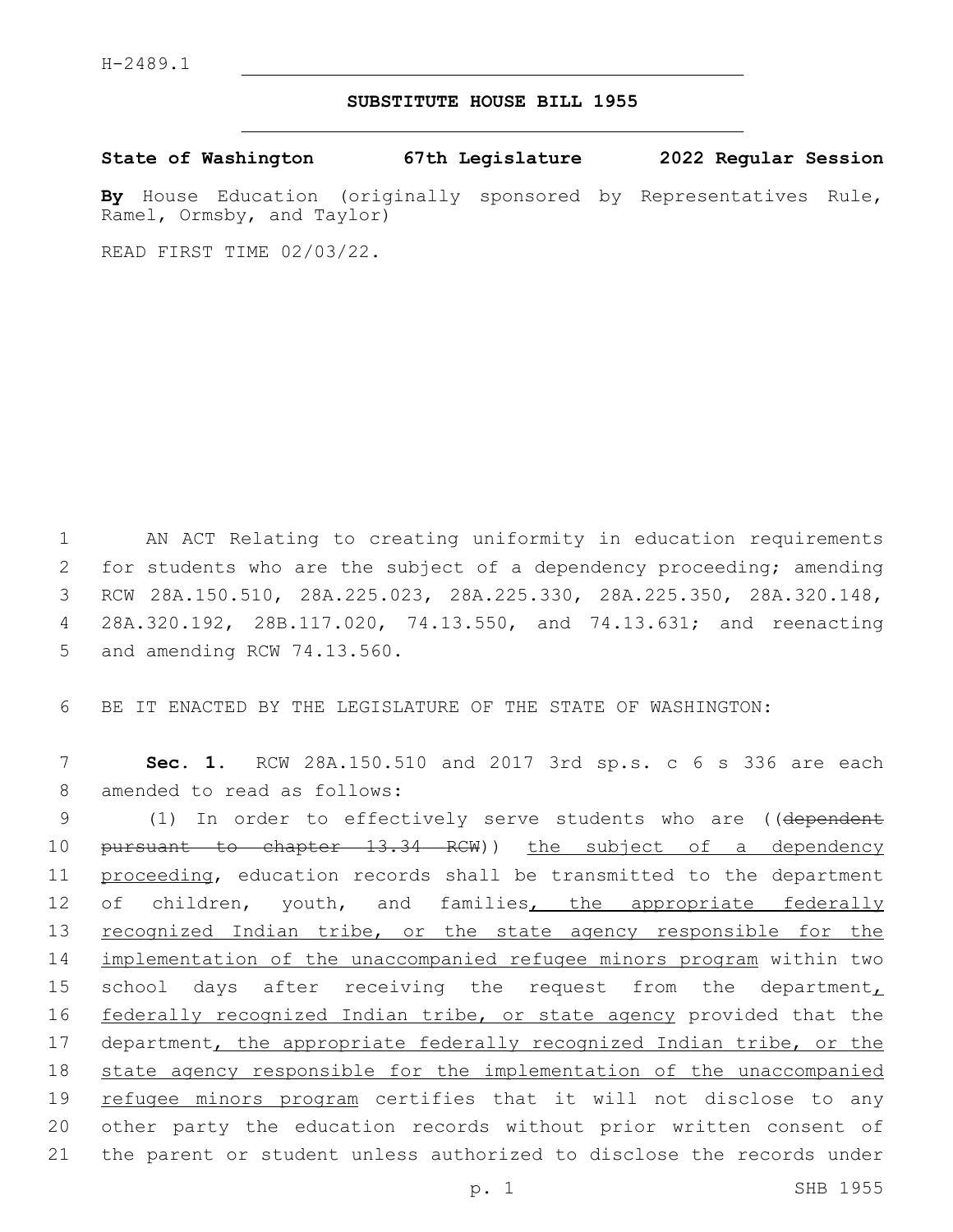state law. The department of children, youth, and families is authorized to disclose education records it obtains pursuant to this section to a foster parent, guardian, or other entity authorized by the department to provide residential care to the student. The department is also authorized to disclose educational records it obtains pursuant to this section to those entities with which it has contracted, or with which it is formally collaborating, having responsibility for educational support services and educational 9 outcomes of students who are ((dependent)) the subject of a 10 dependency proceeding pursuant to chapter 13.34 RCW. The department is encouraged to put in place data-sharing agreements to assure 12 accountability.

13 (2)(((a) The K-12 data governance group established under RCW 14 28A.300.507 shall create a comprehensive needs requirement document 15 detailing the specific information, technical capacity, and any 16 federal and state statutory and regulatory changes needed by school 17 districts, the office of the superintendent of public instruction, 18 the department of children, youth, and families, or the higher 19 education coordinating board or its successor, to enable the 20 provision, on at least a quarterly basis, of:

21 (i) Current education records of students who are dependent 22 pursuant to chapter 13.34 RCW to the department of children, youth, 23 and families and, from the department, to those entities with which 24 the department has contracted, or with which it is formally 25 collaborating, having responsibility for educational support services 26 and educational outcomes; and

27 (ii) The names and contact information of students who are dependent pursuant to chapter 13.34 RCW and are thirteen years or 29 older to the higher education coordinating board or its successor and the private agency with which it has contracted to perform outreach for the passport to college promise program under chapter 28B.117 RCW or the college bound scholarship program under chapter 28B.118 RCW.

 (b) In complying with (a) of this subsection, the K-12 data governance group shall consult with: Educational support service 35 organizations, with which the department of children, youth, and families contracts or collaborates, having responsibility for educational support services and educational outcomes of dependent 38 students; the passport to college advisory committee; the education support service organizations under contract to perform outreach for 40 the passport to college promise program under chapter 28B.117 RCW;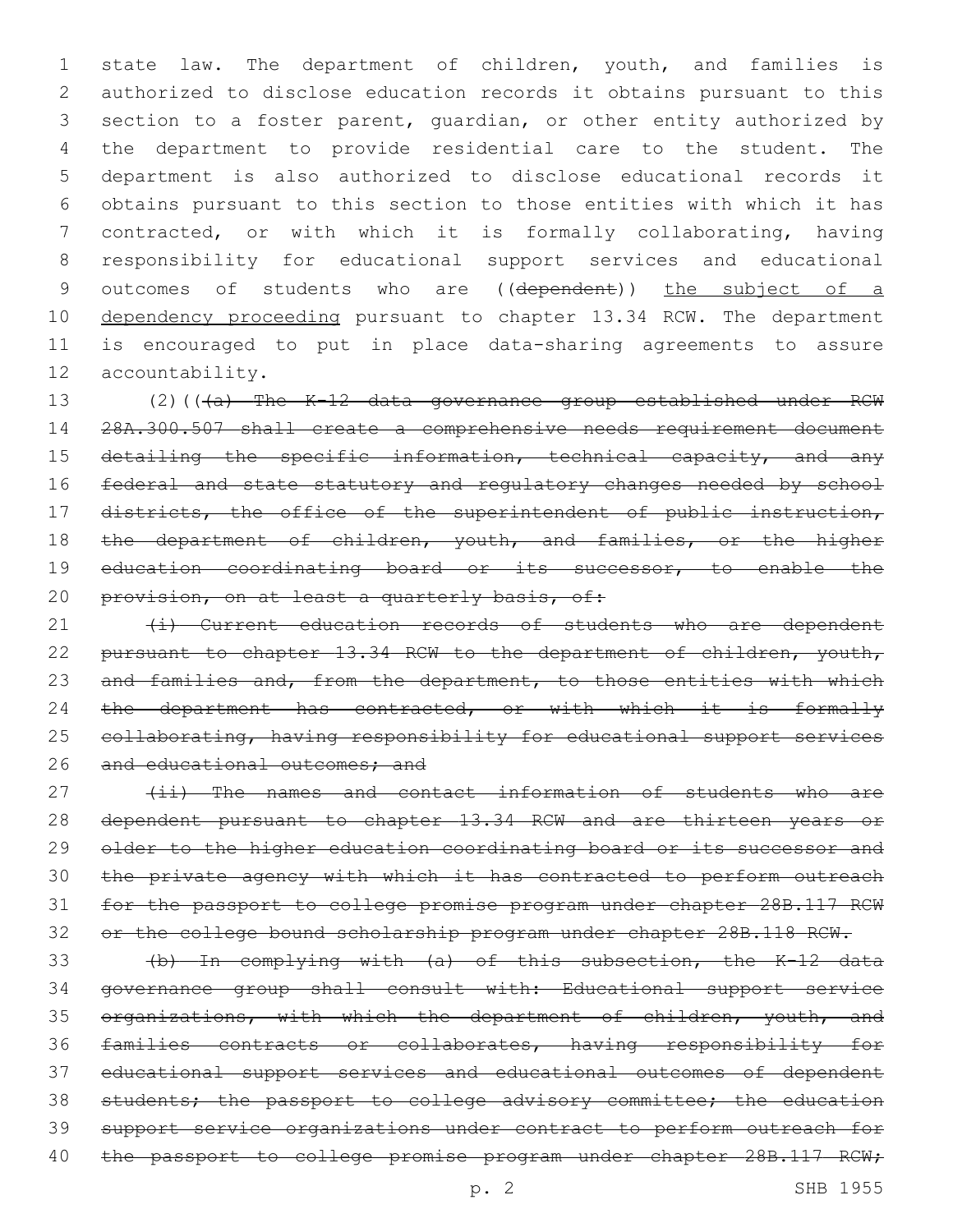1 the department of children, youth, and families; the office of the 2 attorney general; the higher education coordinating board or its 3 successor; and the office of the administrator for the courts)) For 4 the purposes of this section, "students who are the subject of a 5 dependency proceeding" means a child or youth who is located in 6 Washington state, and who is: 7 (a) The subject of a shelter care or dependency order issued

8 pursuant to chapter 13.34 RCW or an equivalent order of a tribal 9 court of a federally recognized Indian tribe; or

10 (b) Eligible for benefits under the federal foster care system as 11 defined in RCW 28B.117.020.

12 **Sec. 2.** RCW 28A.225.023 and 2013 c 182 s 9 are each amended to 13 read as follows:

14 (1) A school district representative or school employee shall 15 review unexpected or excessive absences with ((a youth)) students who 16 ((is dependent pursuant to chapter 13.34 RCW)) are the subject of a 17 dependency proceeding and adults involved with ((that youth)) the 18 students, to include the ((youth's caseworker)) students' 19 caseworkers, educational ((Hiaison, attorney)) liaisons, attorneys if 20 ((one is)) appointed, ((parent)) parents or legal guardians, and 21 foster parents or the ((person)) persons providing placement for the 22 ((youth)) students. The purpose of the review is to determine the 23 cause of the absences, taking into account: Unplanned school 24 transitions, periods of running from care, inpatient treatment, 25 incarceration, school adjustment, educational gaps, psychosocial 26 issues, and unavoidable appointments during the school day. A school 27 district representative or a school employee must proactively support 28 the ((youth's)) students' school work so the student does not fall 29 behind and to avoid suspension or expulsion based on truancy.

30 (2) For the purposes of this section, "students who are the 31 subject of a dependency proceeding" has the same meaning as in RCW 32 28A.150.510.

33 **Sec. 3.** RCW 28A.225.330 and 2021 c 120 s 2 are each amended to 34 read as follows:

 (1) When enrolling a student who has attended school in another school district, the school enrolling the student may request the parent and the student to briefly indicate in writing whether or not 38 the student has: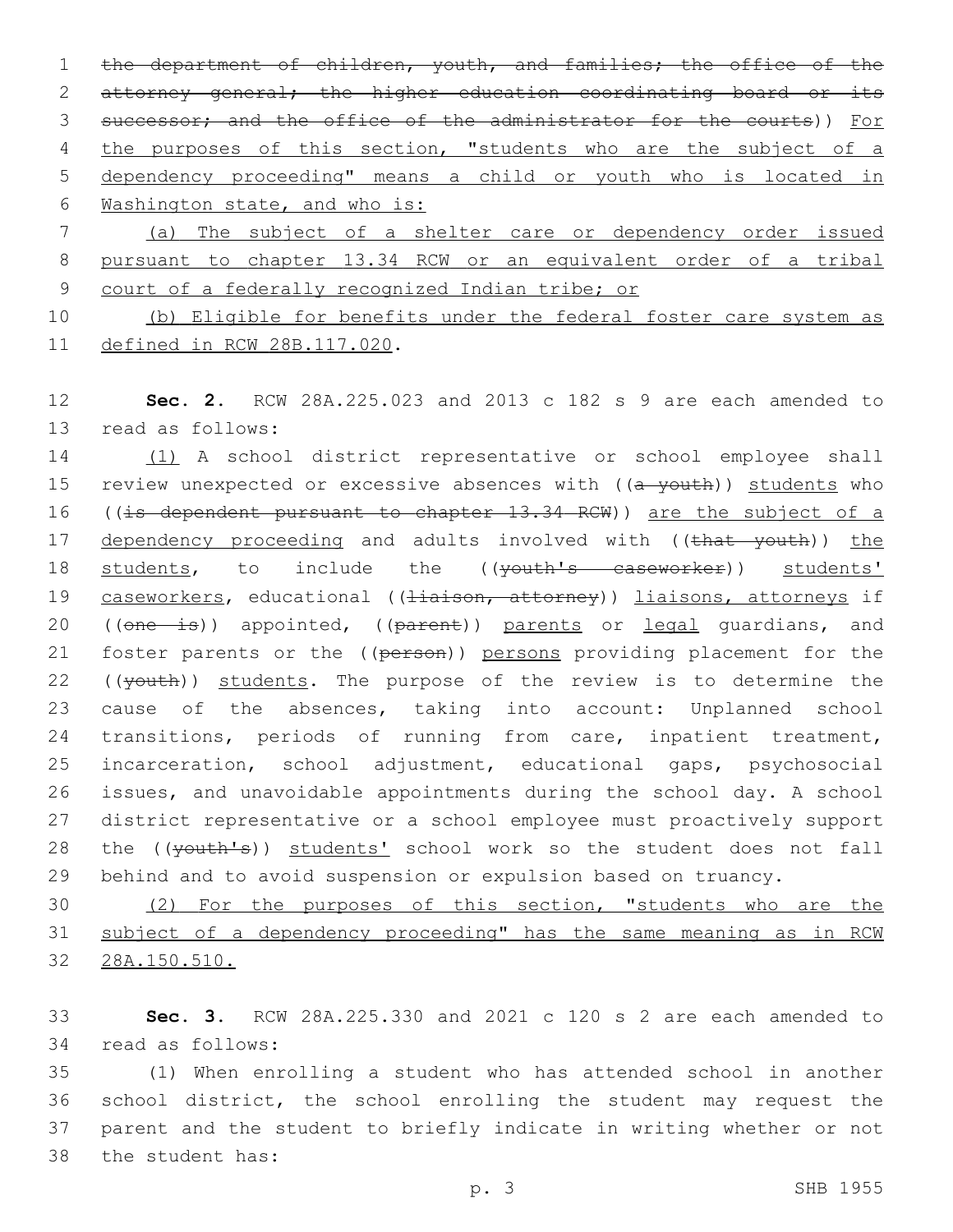- (a) Any history of placement in special educational programs;
- (b) Any past, current, or pending disciplinary action;

 (c) Any history of violent behavior, or behavior listed in RCW 13.04.155;4

(d) Any unpaid fines or fees imposed by other schools; and

 (e) Any health conditions affecting the student's educational 7 needs.

 (2) The school enrolling the student shall request the student's permanent record including records of disciplinary action, history of violent behavior or behavior listed in RCW 13.04.155, attendance, immunization records, and academic performance from the school the 12 student previously attended.

 (3) Upon request, school districts shall furnish a set of unofficial educational records to a parent or guardian of a student who is transferring out of state and who meets the definition of a child of a military family in transition under Article II of RCW 28A.705.010. School districts may charge the parent or guardian the actual cost of providing the copies of the records.

 (4) If information is requested under subsection (2) of this section, the information shall be transmitted within two school days after receiving the request and the records shall be sent as soon as possible. The records of a student who meets the definition of a child of a military family in transition under Article II of RCW 24 28A.705.010 shall be sent within ((ten)) 10 days after receiving the request. Any school district or district employee who releases the information in compliance with this section is immune from civil liability for damages unless it is shown that the school district employee acted with gross negligence or in bad faith. The professional educator standards board shall provide by rule for the discipline under chapter 28A.410 RCW of a school principal or other chief administrator of a public school building who fails to make a good faith effort to assure compliance with this subsection.

 (5) Any school district or district employee who releases the information in compliance with federal and state law is immune from civil liability for damages unless it is shown that the school district or district employee acted with gross negligence or in bad 37 faith.

38 (6)(a) A school may not prevent ( $(a - student)$ ) students who ( $(i\text{-}s$  dependent)) are the subject of a dependency proceeding pursuant to chapter 13.34 RCW from enrolling if there is incomplete information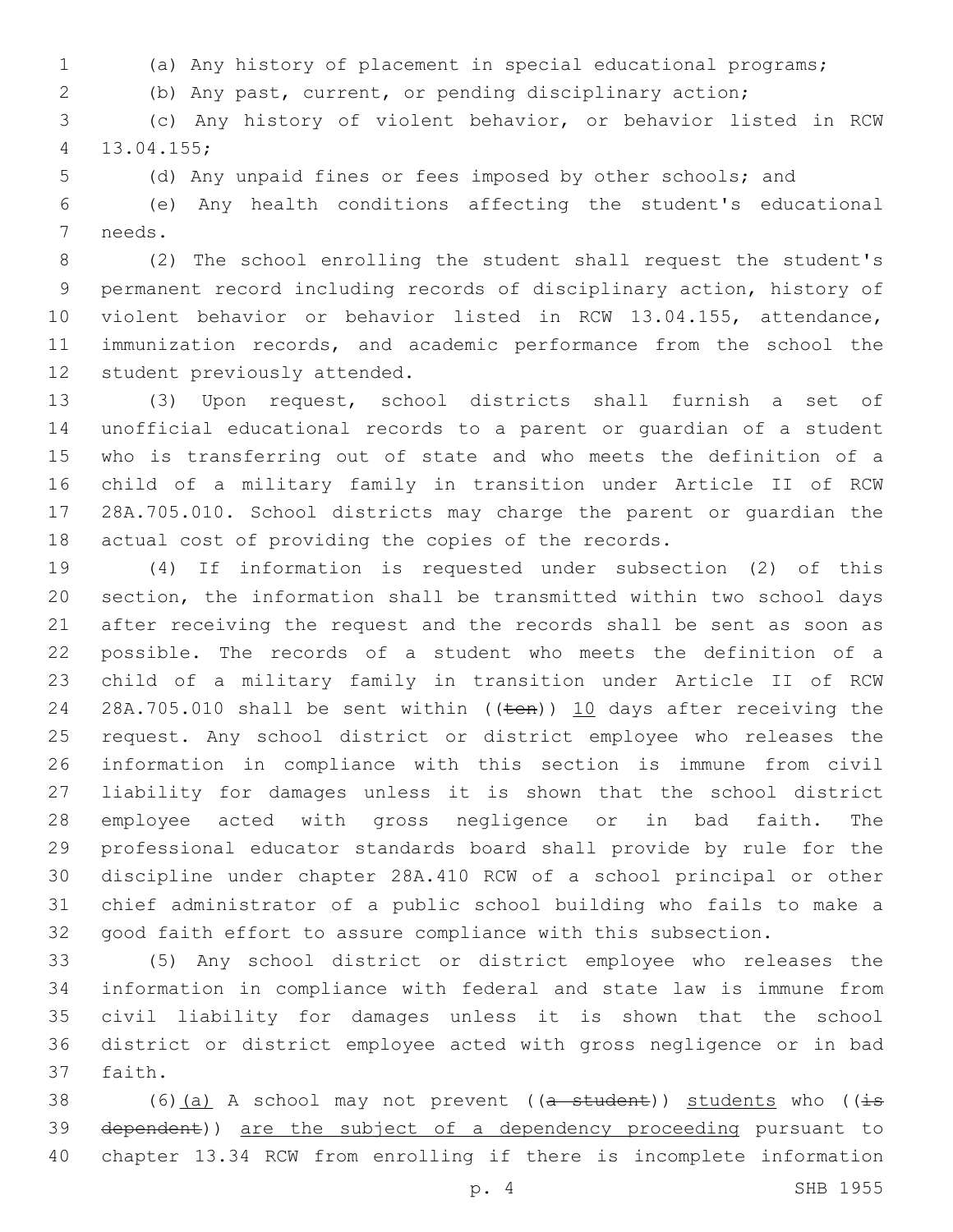1 as enumerated in subsection (1) of this section during the  $((\text{ten}))$  10 2 business days that the department of ((social and health services)) children, youth, and families has to obtain that information under 4 RCW 74.13.631. ((<del>In addition, upon</del>))

 (b) If the student who is the subject of a dependency proceeding is subject to an order in a federally recognized tribal court that is the equivalent of a shelter care or dependency order pursuant to chapter 13.34 RCW, or the student is eligible for benefits under the federal foster care system as defined in RCW 28B.117.020, the school may not prevent the student from enrolling if there is incomplete information as enumerated in subsection (1) of this section during the 10 business days from the date the equivalent order is entered or 13 from a date determined by the state agency responsible for implementing the unaccompanied refugee minors program.

15 (c) Upon enrollment of a student who is ((dependent pursuant to chapter 13.34 RCW)) the subject of a dependency proceeding, the school district must make reasonable efforts to obtain and assess that child's educational history in order to meet the child's unique 19 needs within two business days.

 (7) For the purposes of this section, "students who are the subject of a dependency proceeding" has the same meaning as in RCW 28A.150.510.

 **Sec. 4.** RCW 28A.225.350 and 2018 c 139 s 2 are each amended to read as follows:24

25 (1)(a) The protocols required by RCW 74.13.560 for making best 26 interest determinations for students ((in out-of-home care)) who are 27 the subject of a dependency proceeding pursuant to chapter 13.34 RCW 28 must comply with the provisions of this section.

29 (b) The requirements of this section, and the development protocols described in RCW 74.13.560 for making best interest 31 determinations for students who are the subject of a dependency proceeding pursuant to chapter 13.34 RCW, may also be applied to students who are the subject of a federally recognized tribal court shelter care or dependency order that is the equivalent of a shelter 35 care or dependency order issued pursuant to chapter 13.34 RCW, and students who are eligible for benefits under the federal foster care system as defined in RCW 28B.117.020.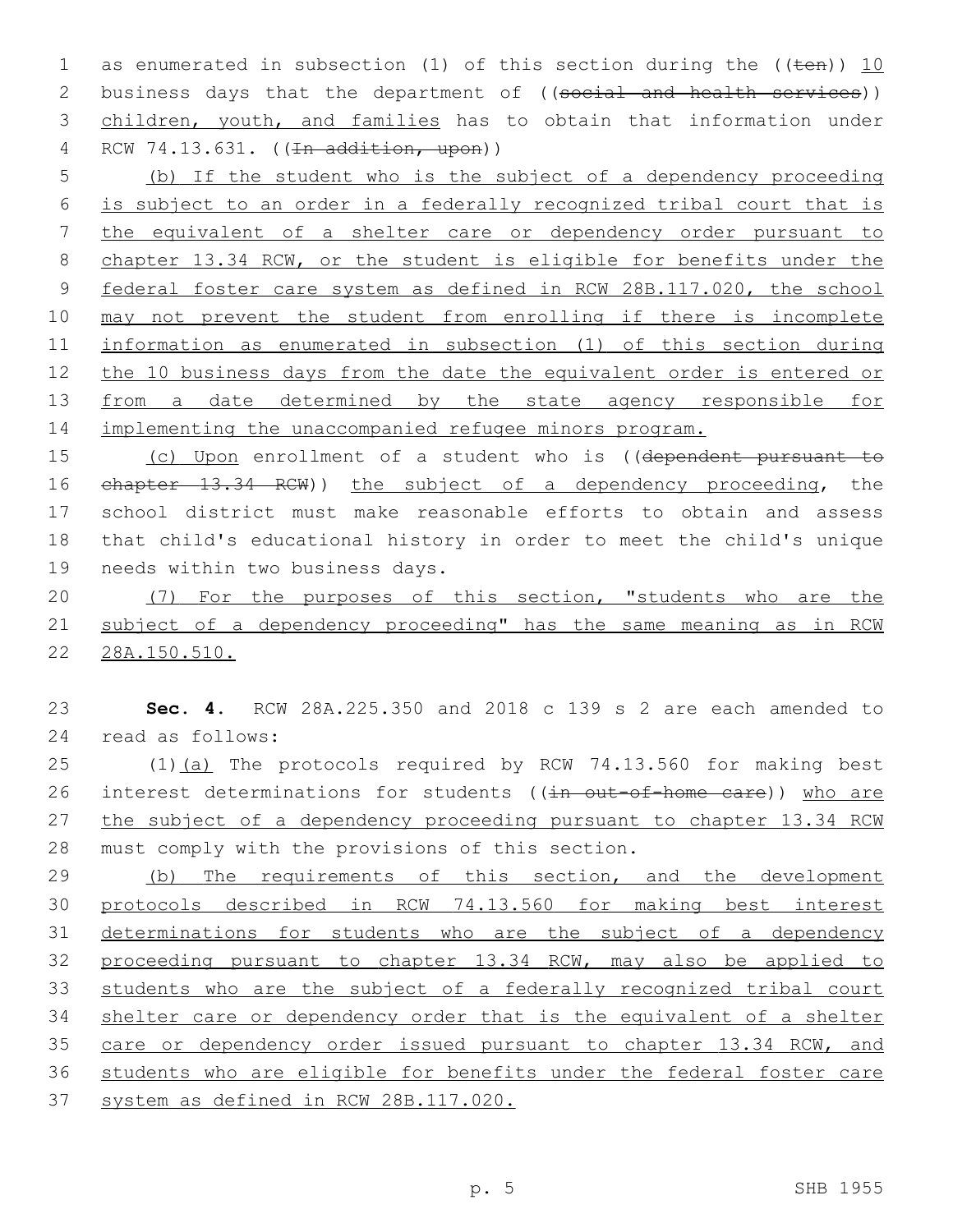1 (2)(a) Best interest determinations should be made as quickly as 2 possible in order to prevent educational discontinuity for the 3 student.

 (b) When making best interest determinations, every effort should be made to gather meaningful input from relevant and appropriate persons on their perspectives regarding which school the student 7 should attend ((during his or her time in out-of-home care)) while 8 the subject of a dependency proceeding, consistent with the student's case plan. Relevant and appropriate persons include:

 (i) Representatives of the department of children, youth, and families for students who are the subject of a dependency proceeding pursuant to chapter 13.34 RCW, or representatives of other applicable 13 child welfare agencies;

14 (ii) Representatives of the school of origin, such as a teacher, 15 counselor, coach, or other meaningful person in the student's life;

16 (iii) Biological parents;

17 (iv) Foster parents;

18 (v) Educational liaisons identified under RCW 13.34.045;

19 (vi) The student's relatives; and

20 (vii) Depending on ((his or her)) the student's age, the student.

21 (3) In accordance with RCW 74.13.550, whenever practical and in 22 their best interest, students ((placed into out-of-home care)) who 23 are the subject of a dependency proceeding must remain enrolled in 24 ((the school that they were attending at the time they entered out-25 of-home care)) their school of origin.

 (4) Student-centered factors must be used to determine what is in a student's best interest. In order to make a well-informed best interest determination, a variety of student-centered factors should 29 be considered, including:

30 (a) How long is the student's current ((out-of-home)) care 31 placement expected to last?

32 (b) What is the student's permanency plan and how does it relate 33 to school stability?

34 (c) How many schools has the student attended in the current 35 year?

36 (d) How many schools has the student attended over the past few 37 years?

38 (e) Considering the impacts of past transfers, how may 39 transferring to a new school impact the student academically, 40 emotionally, physically, and socially?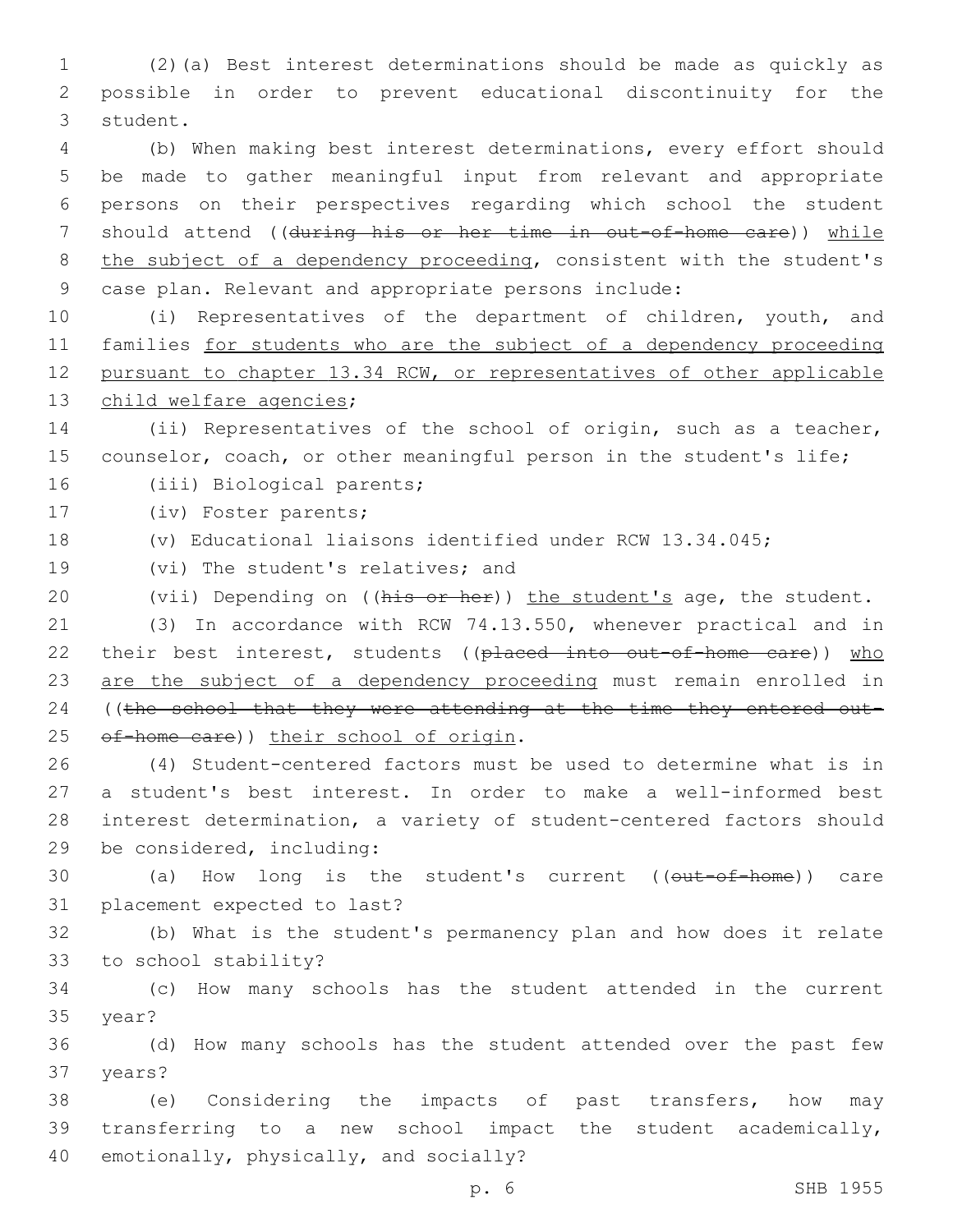1 (f) What are the immediate and long-term educational plans of, 2 and for, the student?

(g) How strong is the student academically?3

4 (h) If the student has special needs, what impact will 5 transferring to a new school have on the student's progress and services?6

7 (i) To what extent are the programs and activities at the 8 potential new school comparable to, or more appropriate than, those 9 at the school of origin?

10 (j) Does one school have programs and activities that address the 11 unique needs or interests of the student that the other school does 12 not have?

13 (k) Which school does the student prefer?

14 (1) How deep are the ((child's)) student's ties to ((his or her)) 15 the student's school of origin?

16 (m) Would the timing of the school transfer coincide with a 17 logical juncture, such as after testing, after an event that is 18 significant to the student, or at the end of the school year?

 (n) How would changing schools affect the student's ability to earn full academic credit, participate in sports or other extracurricular activities, proceed to the next grade, or graduate on 22 time?

23 (o) How would the commute to the school under consideration 24 impact the student, in terms of distance, mode of transportation, and 25 travel time?

26 (p) How anxious is the student about having been removed from the 27 home or about any upcoming moves?

28 (q) What school does the student's sibling attend?

(r) Are there safety issues to consider?29

30 (5) The student must remain in ((his or her)) the student's 31 school of origin while a best interest determination is made and 32 while disputes are resolved in order to minimize disruption and 33 reduce the number of school transfers.

34 (6) School districts are encouraged to use any:

 (a) Best interest determination guide developed by the office of the superintendent of public instruction during the discussion about the advantages and disadvantages of keeping the student in the school 38 of origin or transferring the student to a new school; and

39 (b) Dispute resolution process developed by the office of the 40 superintendent of public instruction when there is a disagreement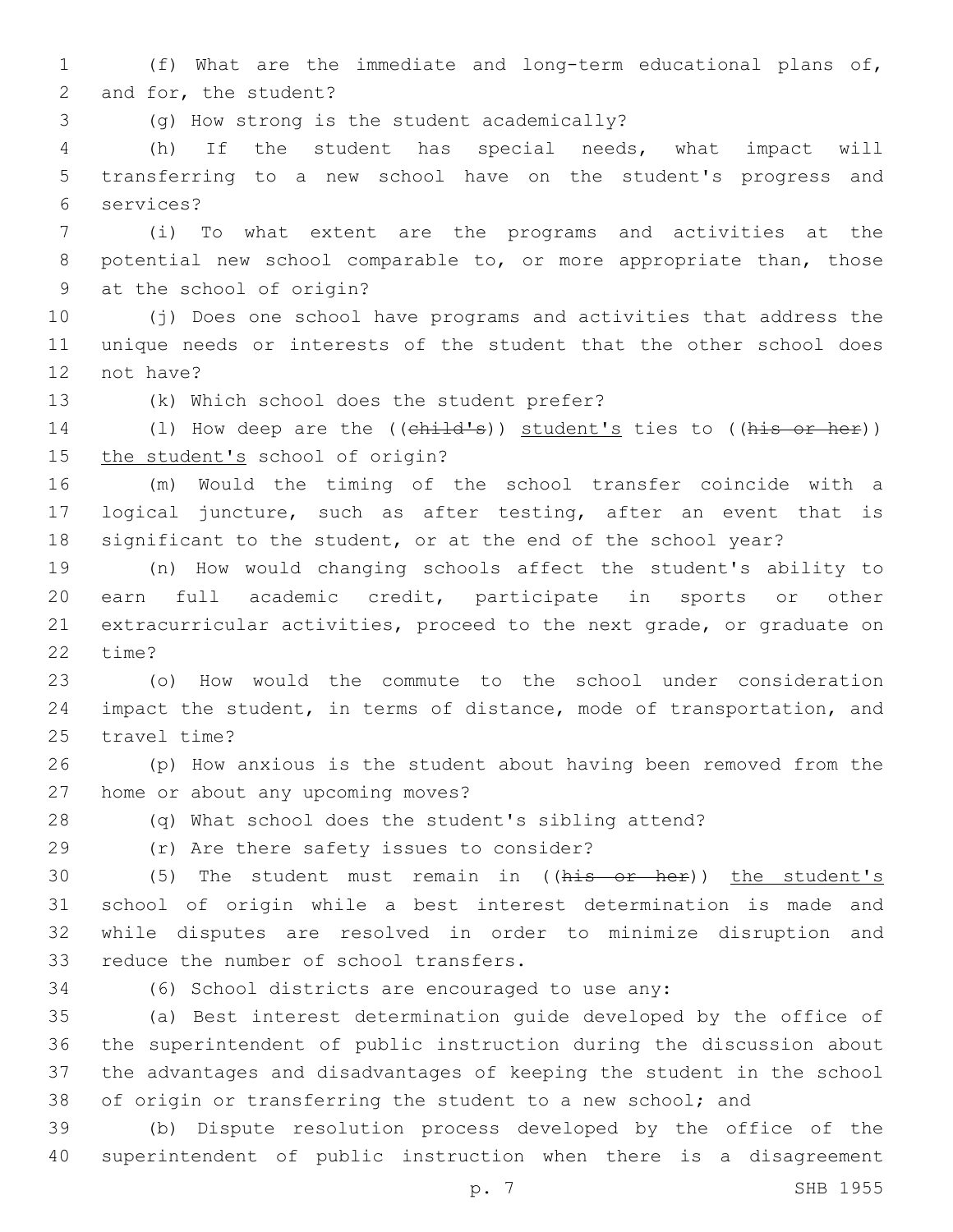1 about school placement, ((the provision of educational services)) a 2 best interest determination, or a dispute between agencies.

3 (7) The special education services of a student must not be 4 interrupted by a transfer to a new school.

 (8)(a) If the student's care placement changes to an area served by another school district, and it is determined to be in the best interest of the student to remain in the school of origin, the school district of origin and the school district in which the student is living shall agree upon a method to apportion the responsibility and 10 costs for providing the student with transportation to and from the school of origin. If the school districts are unable to agree upon an 12 apportionment method, the responsibility and costs for transportation 13 shall be shared equally between the districts.

14 (b) In accordance with this subsection, the department of 15 children, youth, and families will reimburse school districts for 16 half of all excess transportation costs for students under the 17 placement and care authority of the department of children, youth, 18 and families.

19 (9) For the purposes of this section, "((out-of-home care)) 20 students who are the subject of a dependency proceeding" has the same 21 meaning as in RCW ((13.34.030)) 28A.150.510, and "school of origin" 22 means the school in which a child is enrolled at the time of 23 placement in foster care. If a child's foster care placement changes, 24 the school of origin must be considered the school in which the child 25 is enrolled at the time of the placement change.

26 **Sec. 5.** RCW 28A.320.148 and 2021 c 95 s 2 are each amended to 27 read as follows:

28 (1) ((Each)) For the purpose of addressing education barriers for 29 students who are the subject of a dependency proceeding, each school 30 district must ((designate)): (a) Designate a foster care liaison to 31 facilitate district compliance with state and federal laws related to 32 students who are ((dependent pursuant to chapter 13.34 RCW)) the 33 subject of a dependency proceeding; and  $((\pm e))$  (b) collaborate with 34 the department of children, youth, and families ((to address 35 educational barriers for these students)), the appropriate federally 36 recognized Indian tribe, or the state agency responsible for the 37 implementation of the unaccompanied refugee minors program. The role 38 and responsibilities of a foster care liaison may include: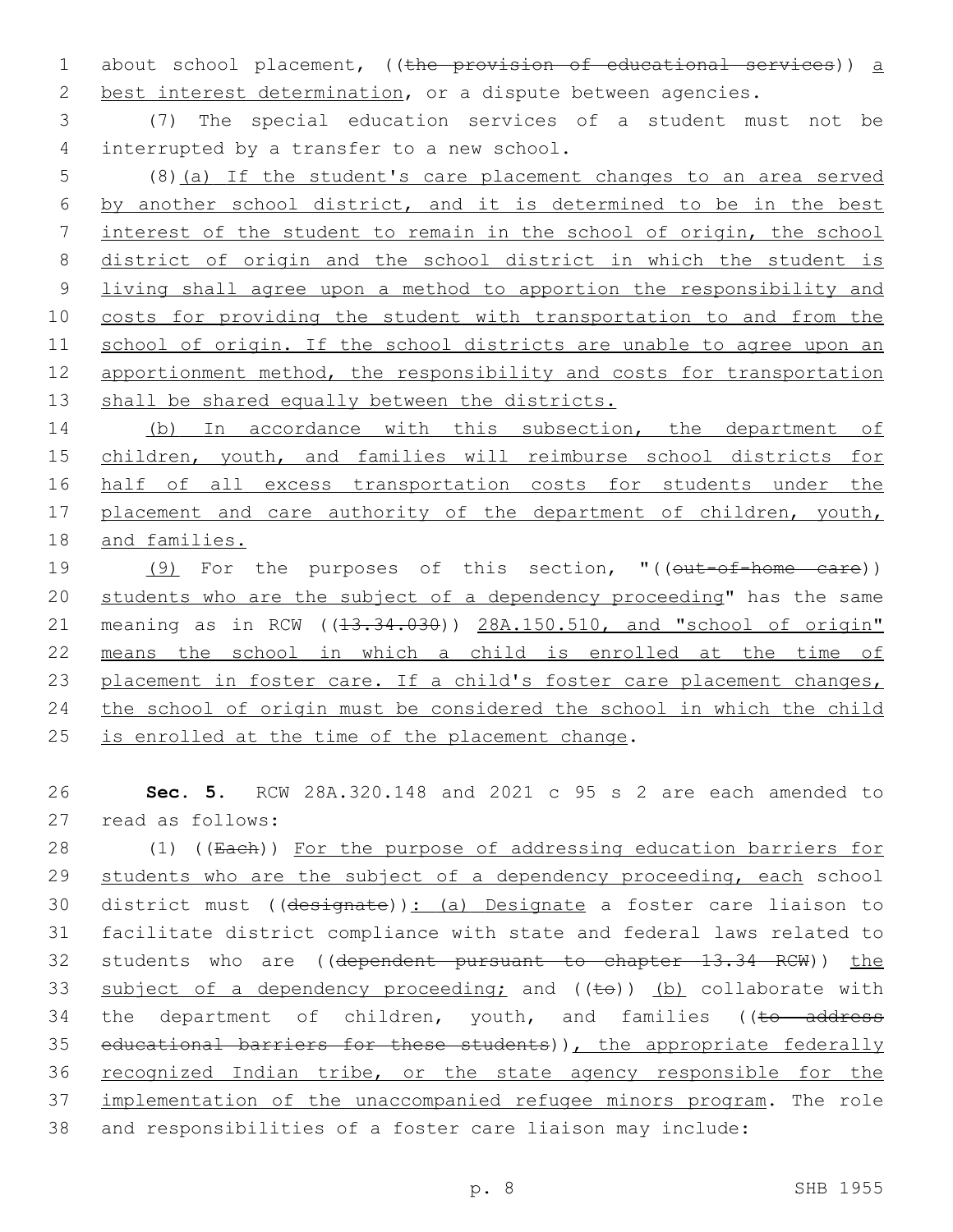(a) Coordinating ((with the department of children, youth, and families on)) the implementation of state and federal laws related to 3 students who are ((dependent pursuant to chapter 13.34 RCW)) the 4 subject of a dependency proceeding;

 (b) Coordinating with foster care education program staff at the office of the superintendent of public instruction;

 (c) Attending training and professional development opportunities 8 to improve school district implementation efforts;

 (d) Serving as the primary contact person for representatives of 10 the department of children, youth, and families;

 (e) Leading and documenting the development of a process for making best interest determinations in accordance with RCW 13 28A.225.350;

 (f) Facilitating immediate enrollment in accordance with RCW 15 28A.225.330;

 (g) Facilitating the transfer of records in accordance with RCW 17 28A.150.510 and 28A.225.330;

 (h) Facilitating data sharing with child welfare agencies consistent with state and federal privacy laws and rules;

(i) Developing and coordinating local transportation procedures;

 (j) Managing best interest determination and transportation cost disputes according to the best practices developed by the office of 23 the superintendent of public instruction;

24 (k) Ensuring that students who are ((dependent pursuant to 25 ehapter 13.34 RCW)) the subject of a dependency proceeding are enrolled in and regularly attending school, consistent with RCW 27 28A.225.023; and

 (l) Providing professional development and training to school staff on state and federal laws related to students who are ((dependent pursuant to chapter 13.34 RCW)) the subject of a 31 dependency proceeding and their educational needs, as needed.

 (2) Each K-12 public school in the state must establish a building point of contact in each elementary school, middle school, and high school. These points of contact must be appointed by the principal of the designated school, in consultation with the district foster care liaison, and are responsible for coordinating services and resources for students in foster care as outlined in subsection 38 (1) of this section.

 (3) The district foster care liaison is responsible for training 40 building points of contact.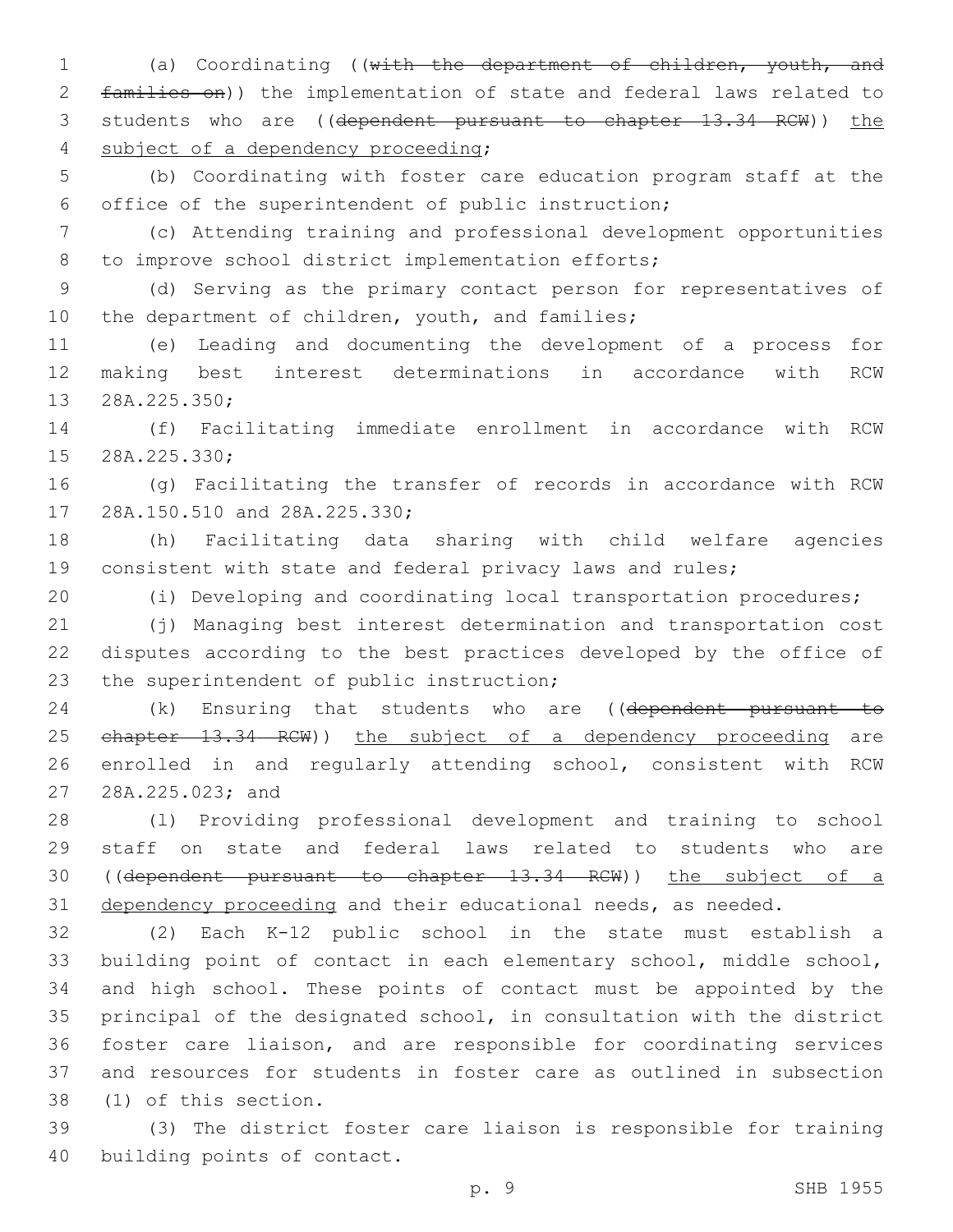(4) The office of the superintendent of public instruction shall make available best practices for choosing and training building 3 points of contact to each school district.

 (5) For the purposes of this section, "students who are the subject of a dependency proceeding" has the same meaning as in RCW 28A.150.510.

 **Sec. 6.** RCW 28A.320.192 and 2021 c 164 s 4 are each amended to 8 read as follows:

 (1) ((In order to eliminate barriers and facilitate)) School districts must incorporate the procedures in this section for the purpose of eliminating barriers and facilitating the on-time grade level progression and graduation of students who are homeless as 13 described in RCW 28A.300.542, ((dependent pursuant to chapter 13.34 14 RCW)) students who are the subject of a dependency proceeding, at- risk youth or children in need of services pursuant to chapter 13.32A 16 RCW, ((OP)) and students who are in or have been released from an 17 institutional education facility((<del>, school districts must incorporate</del> 18 the procedures in this section)).

 (2) School districts must waive specific courses required for graduation if similar coursework has been satisfactorily completed in another school district or must provide reasonable justification for denial. Should a waiver not be granted to a student who would qualify to graduate from the sending school district, the receiving school district must provide an alternative means of acquiring required 25 coursework so that graduation may occur on time.

 (3) School districts must consolidate partial credit, unresolved, or incomplete coursework and provide opportunities for credit accrual in a manner that eliminates academic and nonacademic barriers for the 29 student.

 (4) For students in or released from an institutional education facility, school districts must provide students with access to world language proficiency tests, American sign language proficiency tests, and general education development tests. Access to the tests may not be conditioned or otherwise dependent upon a student's request. School districts must award at least one high school credit to students upon meeting the standard established by the state board of education under subsection (9) of this section on a world language or American sign language proficiency test or a general education development test. Additional credits may be awarded by the district

p. 10 SHB 1955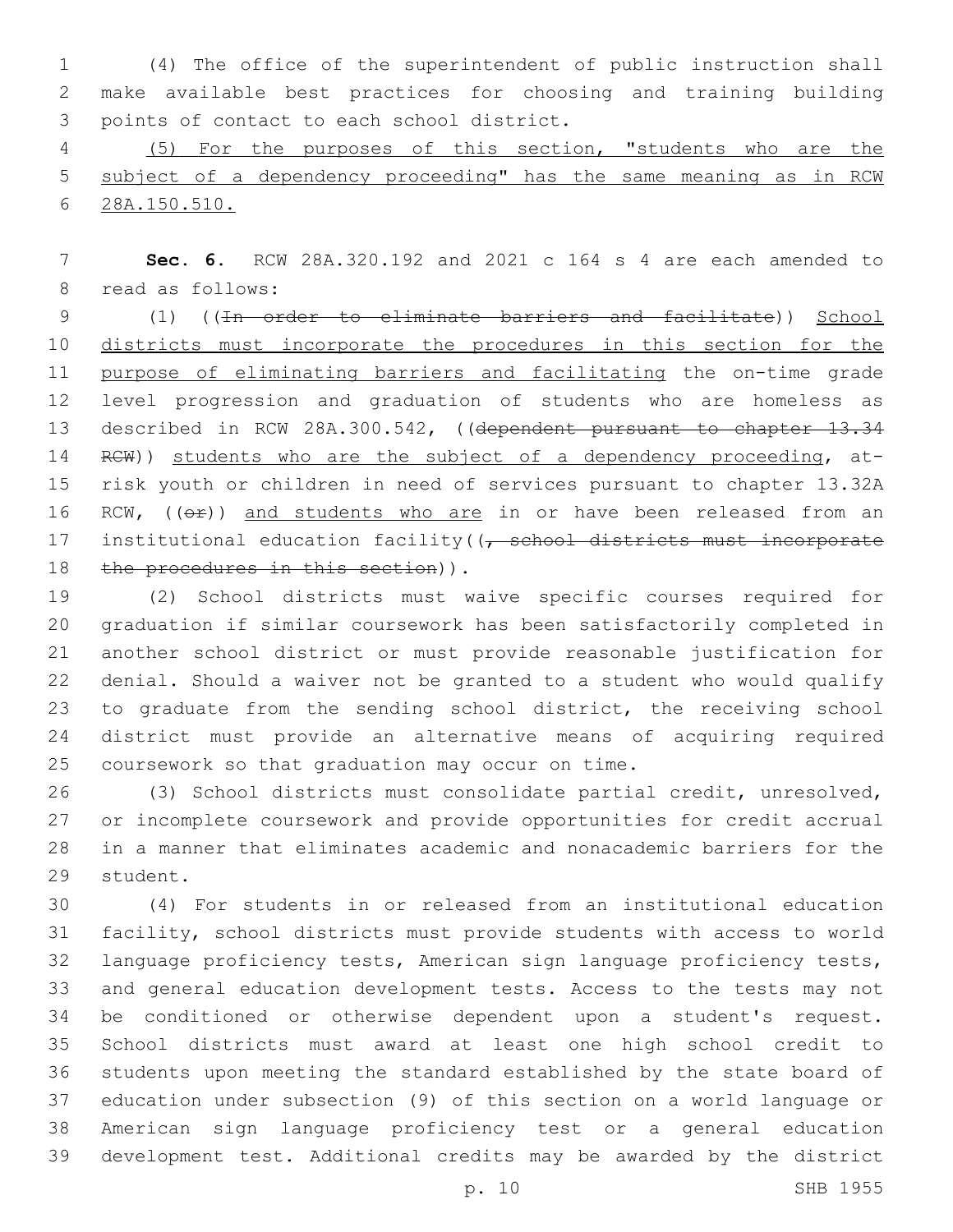if a student has completed a course or courses of study to prepare for the test. If the school district has a local policy for awarding mastery-based credit on state or local assessments, the school district must apply this policy for students in or released from an 5 institutional education facility.

 (5) For students who have been unable to complete an academic course and receive full credit due to withdrawal or transfer, school districts must grant partial credit for coursework completed before the date of withdrawal or transfer and the receiving school must accept those credits, apply them to the student's academic progress or graduation or both, and allow the student to earn credits regardless of the student's date of enrollment in the receiving 13 school.

 (6) Should a student who is transferring at the beginning or during the student's junior or senior year be ineligible to graduate from the receiving school district after all alternatives have been considered, the sending and receiving districts must ensure the receipt of a diploma from the sending district if the student meets the graduation requirements of the sending district.

 (7) The superintendent of public instruction shall adopt and distribute to all school districts lawful and reasonable rules prescribing the substantive and procedural obligations of school 23 districts to implement these provisions.

 (8) Should a student have enrolled in three or more school districts as a high school student and have met state requirements but be ineligible to graduate from the receiving school district 27 after all alternatives have been considered, the receiving school district must waive its local requirements and ensure the receipt of 29 a diploma.

 (9) The state board of education, in consultation with the office of the superintendent of public instruction, shall identify the scores students must achieve in order to meet the standard on world language or American sign language proficiency tests and general education development tests in accordance with subsection (4) of this 35 section.

 (10) For the purposes of this section, "institutional education facility" and "school district" have the same meaning as in RCW 28A.190.005.38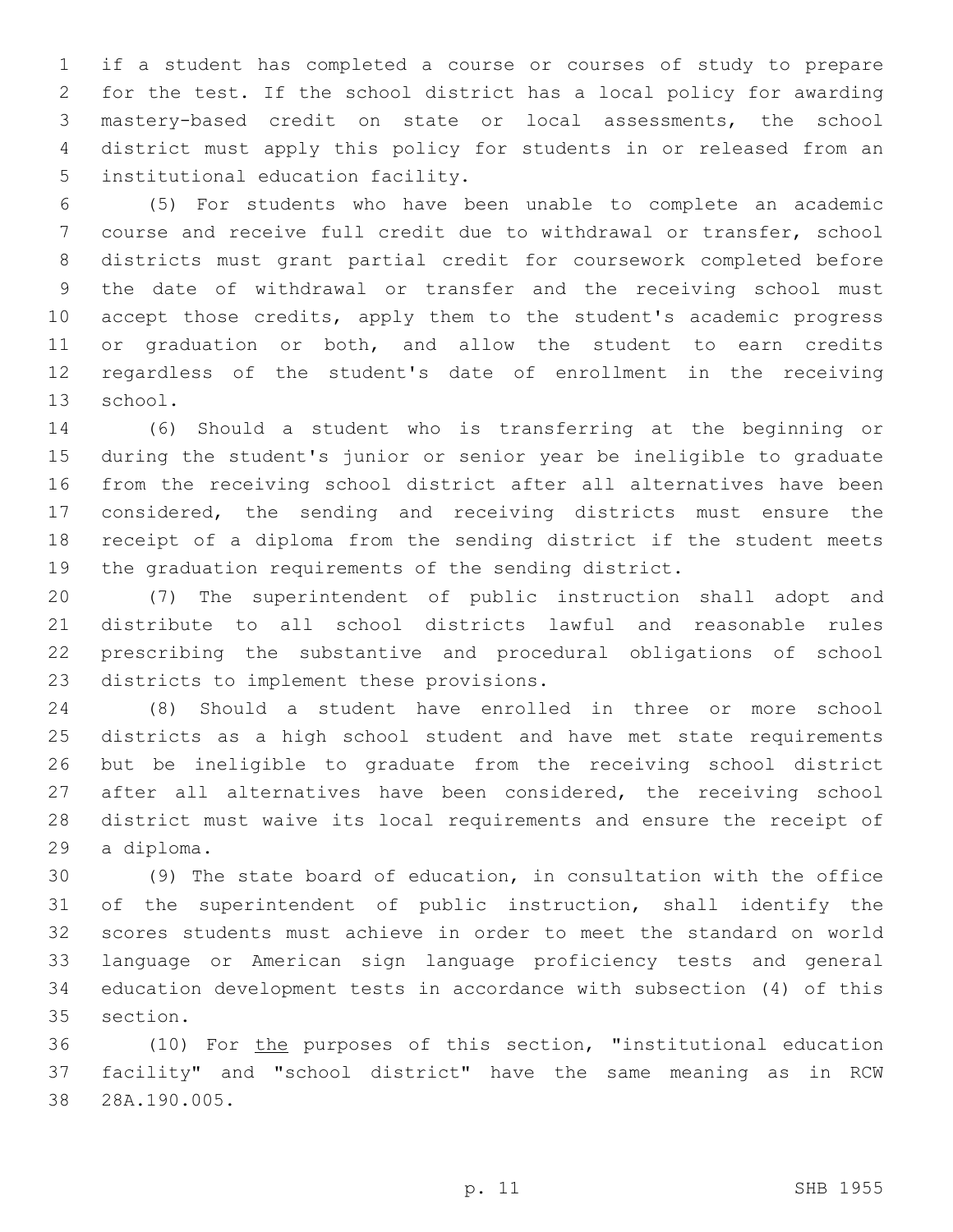(11) For the purposes of this section, "students who are the 2 subject of a dependency proceeding" has the same meaning as in RCW

28A.150.510.

 **Sec. 7.** RCW 28B.117.020 and 2019 c 406 s 43 are each amended to 5 read as follows:

 The definitions in this section apply throughout this chapter 7 unless the context clearly requires otherwise.

 (1) "Apprentice" means a person enrolled in a state-approved, federally registered, or reciprocally recognized apprenticeship 10 program.

 (2) "Apprenticeship" means an apprenticeship training program approved or recognized by the state apprenticeship council or similar 13 federal entity.

 (3) "Cost of attendance" means the cost associated with attending a particular institution of higher education as determined by the office, including but not limited to tuition, fees, room, board, books, personal expenses, and transportation, plus the cost of reasonable additional expenses incurred by an eligible student and approved by a financial aid administrator at the student's school of 20 attendance.

 (4) "Federal foster care system" means the foster care program under the federal unaccompanied refugee minors program, Title 8 23 U.S.C. Sec. 1522 of the immigration and nationality act of 1965, as 24 amended.

 (5) "Financial need" means the difference between a student's cost of attendance and the student's total family contribution as determined by the method prescribed by the United States department 28 of education.

 (6) "Homeless" or "homelessness" means without a fixed, regular, and adequate nighttime residence as set forth in the federal McKinney-Vento homeless assistance act, 42 U.S.C. Sec. 11301 et seq.

 (7) "Independent college or university" means a private, nonprofit institution of higher education, open to residents of the state, providing programs of education beyond the high school level leading to at least the baccalaureate degree, and accredited by the Northwest association of schools and colleges, and other institutions as may be developed that are approved by the student achievement council as meeting equivalent standards as those institutions 39 accredited under this section.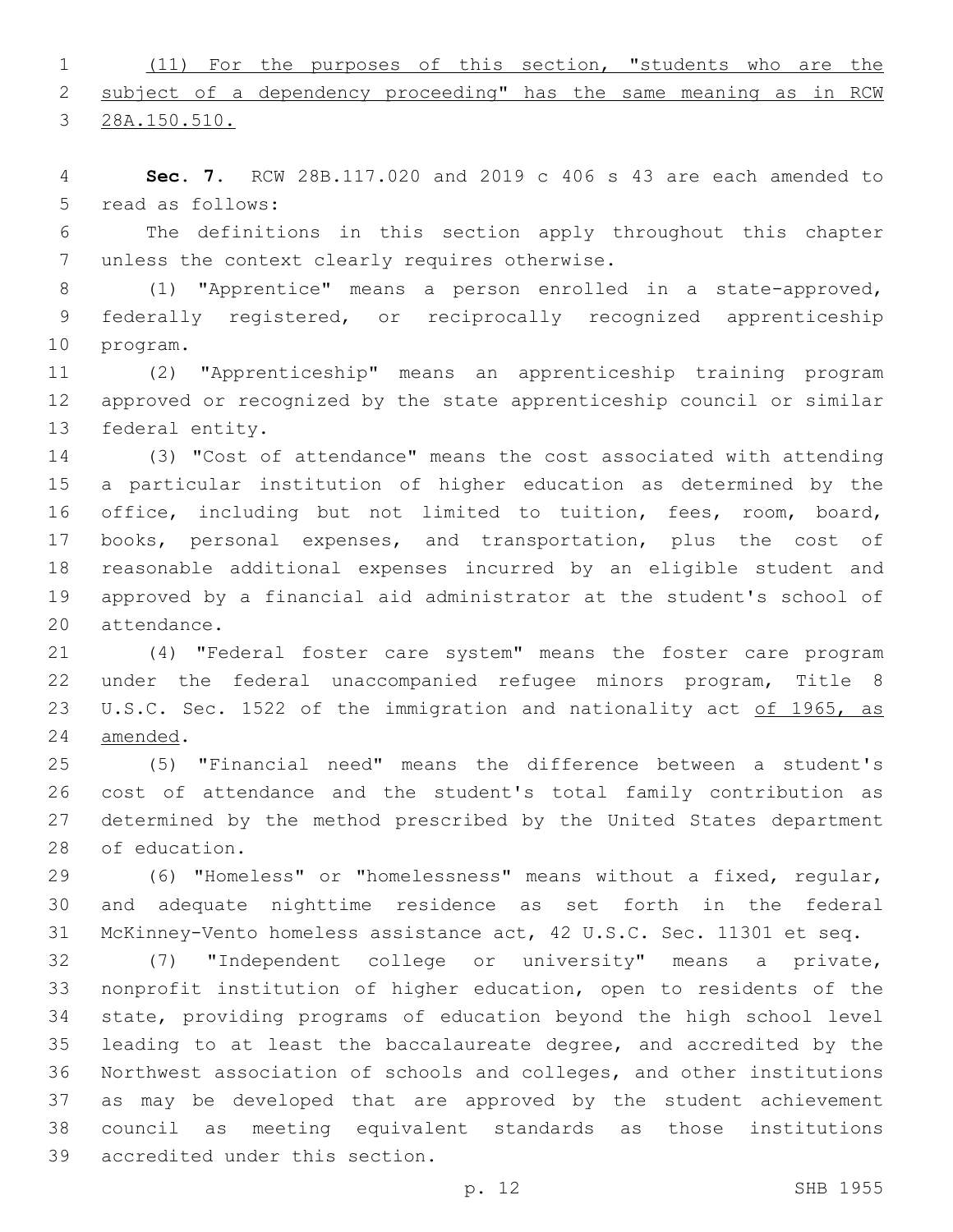(8) "Institution of higher education" means any institution eligible to and participating in the Washington college grant 3 program.

 (9) "Occupational-specific costs" means the costs associated with entering an apprenticeship or preapprenticeship, including but not limited to fees, tuition for classes, work clothes, rain gear, boots, 7 occupation-specific tools.

(10) "Office" means the office of student financial assistance.

 (11) "Preapprenticeship" means an apprenticeship preparation program recognized by the state apprenticeship council and as defined 11 in RCW 28C.18.162.

 (12) "Program" means the passport to careers program created in 13 this chapter.

 (13) "State foster care system" means out-of-home care pursuant to a dependency and includes the placement of dependents from other states who are placed in Washington pursuant to orders issued under the interstate compact on the placement of children, chapter 26.34 18 RCW.

 (14) "Tribal court" has the same meaning as defined in RCW 20 13.38.040.

 (15) "Tribal foster care system" means an out-of-home placement 22 under a dependency order from a tribal court.

 (16) "Unaccompanied" means a youth or young adult experiencing homelessness while not in the physical custody of a parent or 25 quardian.

 **Sec. 8.** RCW 74.13.550 and 2003 c 112 s 2 are each amended to 27 read as follows:

28 (1) It is the policy of the state of Washington that, whenever 29 practical and in the best interest of the child, children ((placed into foster care)) who are the subject of a dependency proceeding 31 shall remain enrolled in ((the schools they were attending at the 32 time they entered foster care)) their schools of origin.

 (2) For the purposes of this section, "children who are the subject of a dependency proceeding" means a child or youth who is located in Washington state and the subject of a shelter care or dependency order pursuant to chapter 13.34 RCW, and "school of 37 origin" means the school in which a child is enrolled at the time of placement in foster care. If a child's foster care placement changes,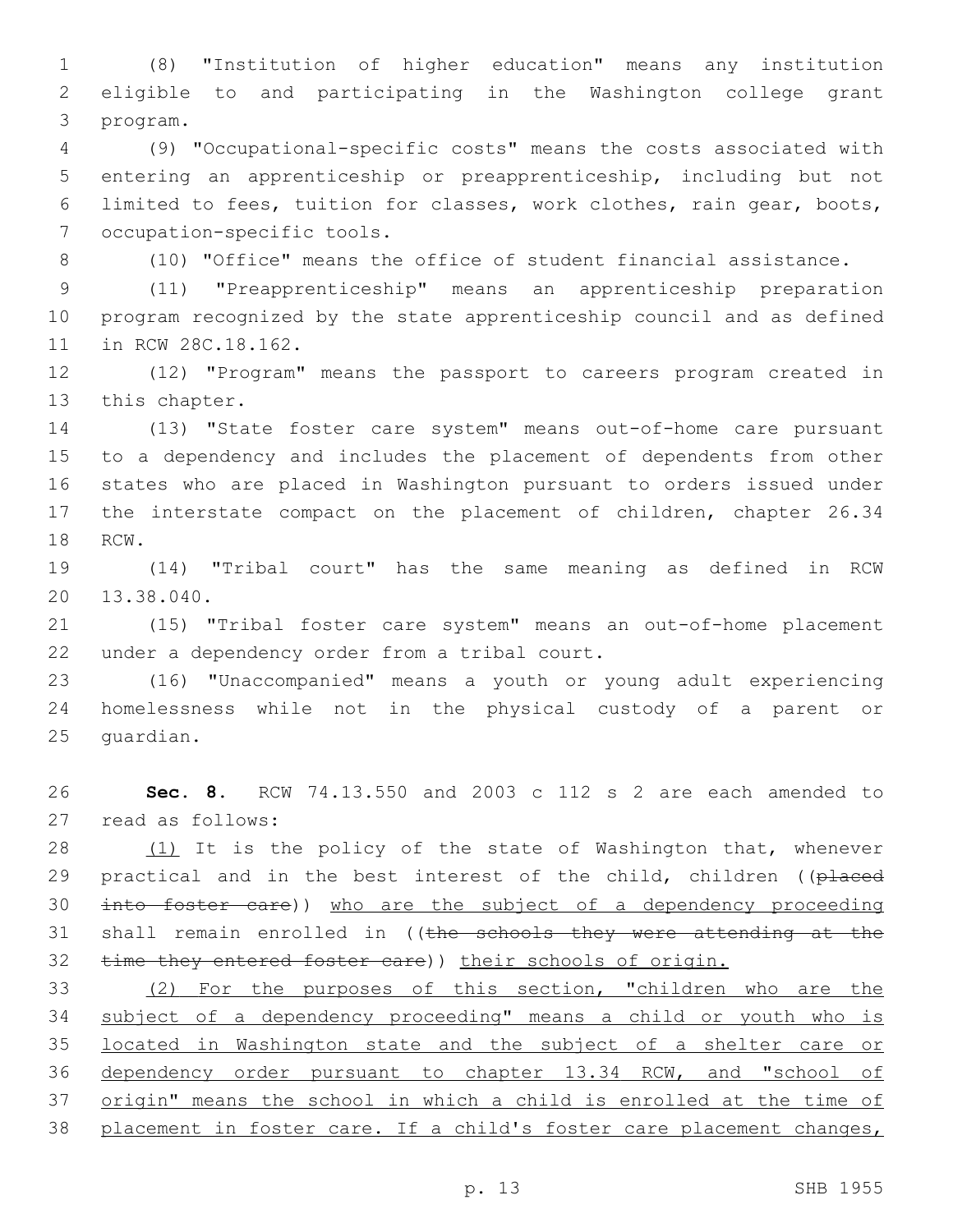1 the school of origin must be considered the school in which the child

2 is enrolled at the time of the placement change.

3 **Sec. 9.** RCW 74.13.560 and 2018 c 284 s 59 and 2018 c 139 s 4 are each reenacted and amended to read as follows:4

 (1) The administrative regions of the department shall, in collaboration with school districts within their region as required by RCW 28A.225.360, develop protocols specifying specific strategies for communication, coordination, and collaboration regarding the status and progress of children in out-of-home care placed in the 10 region, and children in the region who are the subject of a dependency proceeding. The purpose of the protocols is to maximize 12 the educational continuity and achievement for the children ((in out-13 of-home care)). The protocols must include methods to assure effective sharing of information, consistent with RCW 28A.225.330.

15 (2) The protocols required by this section must also include 16 protocols for making best interest determinations for students in 17 out-of-home care, and children who are the subject of a dependency 18 proceeding that comply with RCW 28A.225.350. The protocols for making 19 best interest determinations ((for students in out-of-home care)) 20 must be implemented before changing the school placement of a 21 student.

22 (3) For the purposes of this section, "children who are the 23 subject of a dependency proceeding" means a child or youth who is 24 located in Washington state and the subject of a shelter care or 25 dependency order pursuant to chapter 13.34 RCW, and "out-of-home 26 care" has the same meaning as in RCW 13.34.030.

27 **Sec. 10.** RCW 74.13.631 and 2018 c 139 s 5 are each amended to 28 read as follows:

29 (1) Consistent with the provisions for making best interest 30 determinations established in RCW 28A.225.350 and 74.13.560, the 31 department shall provide ((youth residing in out-of-home care)) 32 students who are the subject of a dependency proceeding with the 33 opportunity to remain enrolled in ((the school he or she was 34 attending prior to out-of-home placement)) their school of origin, 35 unless the safety of the  $((\text{youth}))$  student is jeopardized, or a 36 relative or other suitable person placement approved by the 37 department is secured for the ((youth)) student, or it is determined 38 not to be in the ((vouth's)) student's best interest ((to remain